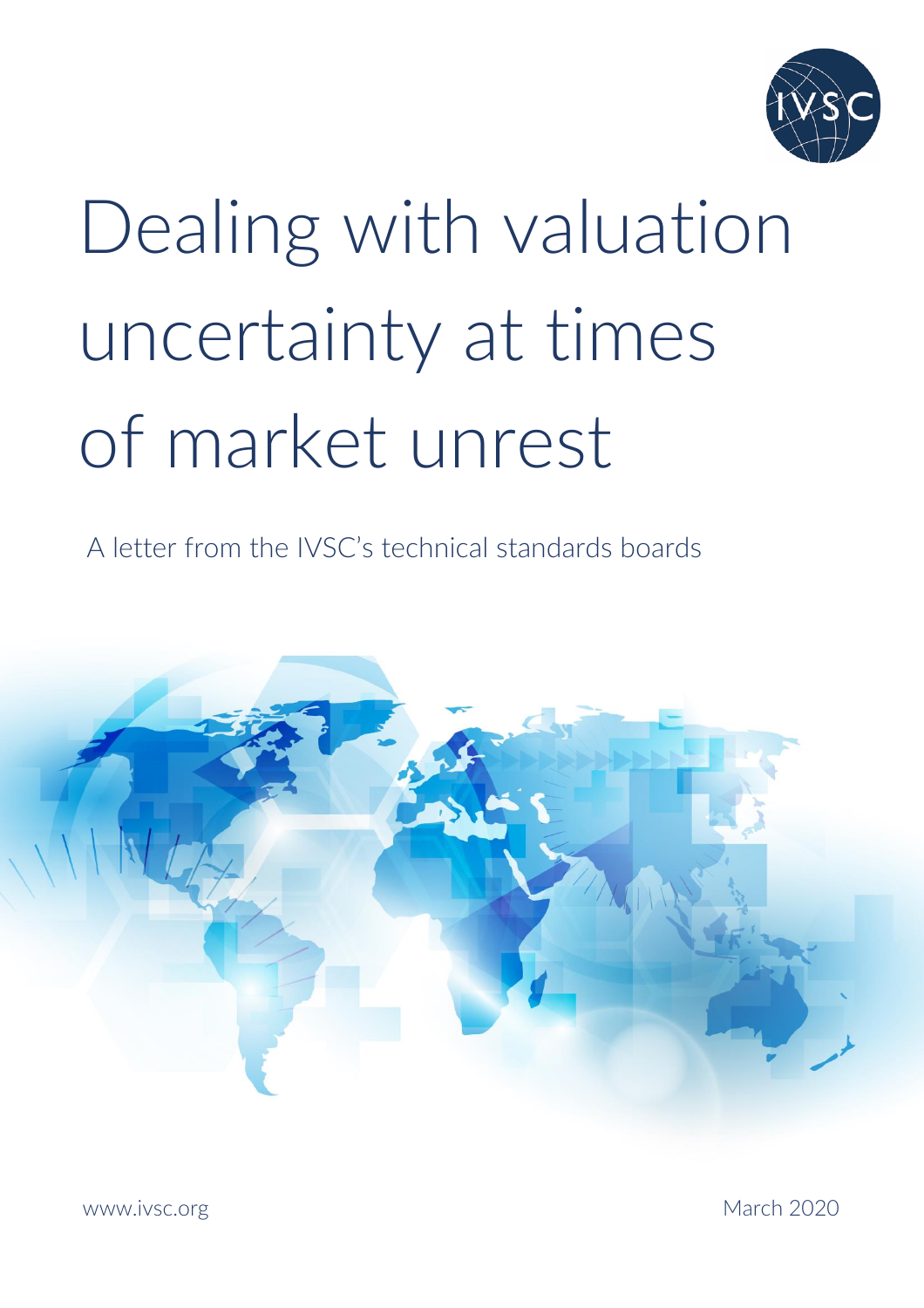

# Dealing with valuation uncertainty at times of market unrest

This letter is issued by the IVSC's technical boards and is intended as a helpful summary of key parts of the International Valuation Standards (IVS), which might be of particular relevance during periods of market uncertainty.

This paper is not a standard. Valuers should refer to the latest version of IVS when carrying out a valuation. IVS can be accessed online at: [www.ivsonline.org](http://www.ivsonline.org/)

#### Alexander Aronsohn,

IVSC Technical Standards Director

The emergence towards the end of 2019 of the novel coronavirus, also known as Covid-19, and the resulting global pandemic, has created a huge amount of uncertainty around the world. Among the many manifestations; this has led to enormous market volatility. These times have been made even more interesting in respect of valuation as valuers are having to value assets, when there are limited to no comparable evidence and all markets are facing an uncertain future.

IVS 103 'Reporting' requires the valuation report to disclose a number of matters, including any significant uncertainty or limiting conditions that directly affect the valuation. In fact, IVS 103 Section 10 para 10.1 and para 10.2 states;

*"10.1. It is essential that the valuation report communicates the information necessary for proper understanding of the valuation or valuation review. A report must provide the intended users with a clear understanding of the valuation.*

*10.2. To provide useful information, the report must set out a clear and accurate description of the scope of the assignment, its purpose and intended use (including any limitations on that use) and disclosure of any assumptions, special assumptions (IVS 104 Bases of Value, para 200.4), significant uncertainty or limiting conditions that directly affect the valuation."*

The objective of this letter is to provide additional information on factors that may give rise to significant valuation uncertainty in a way that is useful to those who will be preparing or relying on the valuation. It should be noted that this article does not deal with uncertainty caused by limitations imposed under the terms of engagement on the extent of investigations or information, though this topic is also relevant for these challenging times and may be dealt with in a future IVSC perspectives paper.

One of the main issues when dealing with valuation uncertainty is that a valuation is not a fact, but it is an estimate of the most probable of a range of possible outcomes based on the assumptions made in the valuation process. Market valuations are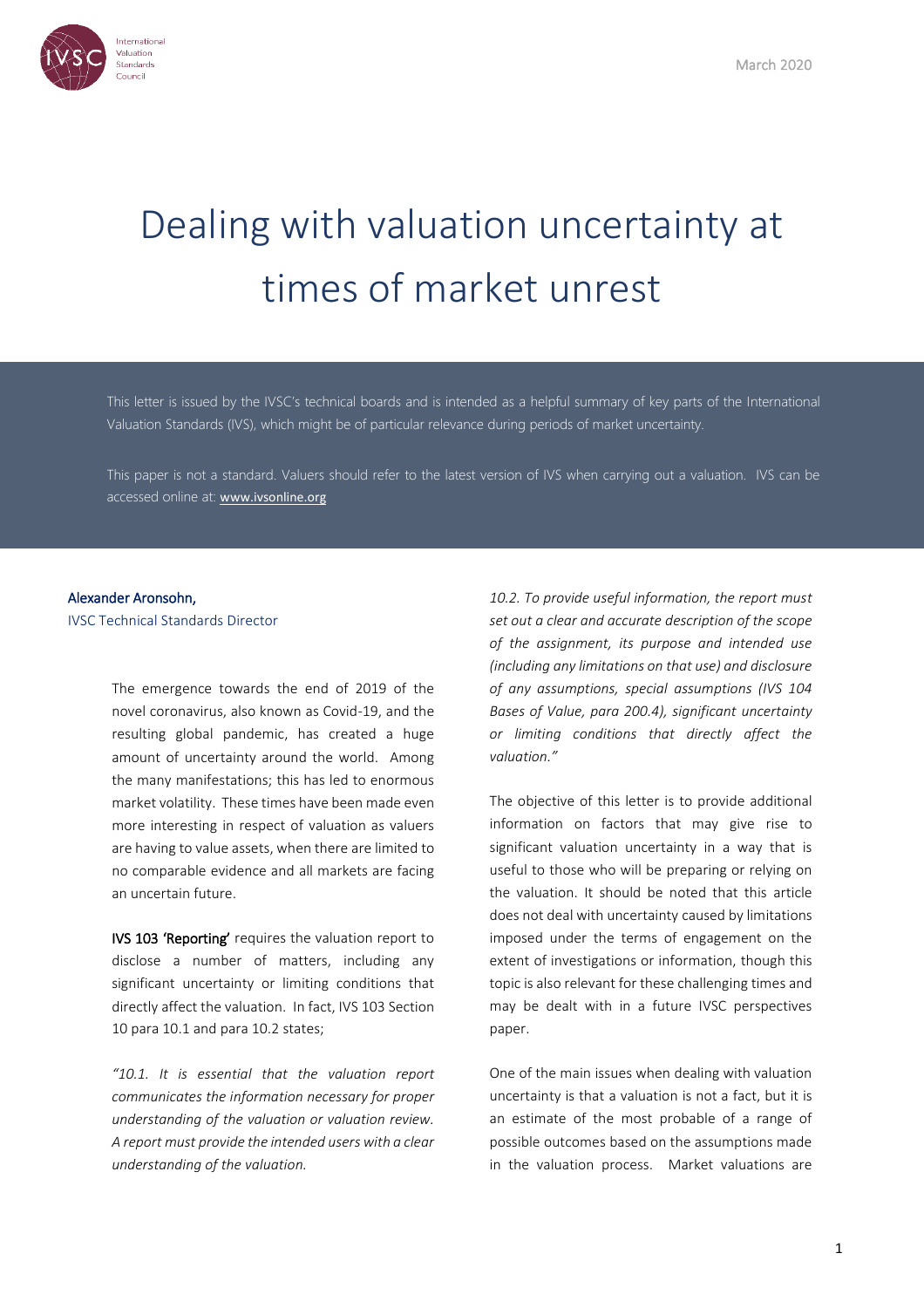

**Valuation Standards** Council

estimates of the most probable price that would be paid in a transaction on the valuation date. However, even where assets are identical and exchanged in contemporaneous transactions, fluctuations in the prices agreed between different transactions can often be observed. These fluctuations can be caused by factors such as differences in the objectives, knowledge or motivation of the parties. Consequently, an element of uncertainty is inherent in most market valuations as there is rarely a single price with which the valuation can be compared.

### Valuation uncertainty Vs. Market Risk

*Valuation uncertainty* should not be confused with risk. Risk is the exposure that the owner of an asset has to potential future gains or losses. Risk can be caused by various factors affecting either the asset itself or the market in which it trades. Examples include:

- for tangible assets reduction in market prices after the date of acquisition or valuation,
- a deterioration in the projected future income of a security,
- a loss of liquidity compared with other assets,
- costs for maintaining or developing an asset being higher than currently anticipated,
- the rate of an asset's technical or physical obsolescence being higher than currently anticipated.

Such risks are taken into account by informed buyers/sellers when considering a bid for an asset and are balanced against the perceived advantages of ownership. Risk is therefore normally reflected in market prices.

Risk can often be quantified. For example, market risk can be measured by applying statistical techniques to previous patterns of price fluctuation, or by assuming different market scenarios to model different outcomes. Techniques for identifying risks and quantifying them are central to the various methods used to determine discount rates used in valuation.

While risk may be thought of as a measure of future uncertainties that may result in an increase or decrease in the price or value of an asset, valuation uncertainty is concerned only with uncertainties that arise as part of the process of estimating value on a specific date.

Valuation certainty and market risk are independent of each other. For example, a valuation of a highly liquid quoted stock has little uncertainty, but that stock may still be seen as carrying a high market risk.

Valuation uncertainty should not be confused with stress testing, i.e. measuring the impact on a current price or value of a specified event or series of events.

Valuation uncertainty can be caused by various factors. These can be broadly divided into the following categories:

- market disruption,
- input availability,
- choice of method or model.

These causes of valuation uncertainty are not mutually exclusive. For example, market disruption may affect the availability of relevant data which, in turn, may create uncertainty as to the most appropriate method or model to use. Interdependence and correlation between the causes of uncertainty are therefore likely to exist and account should be taken of this during the valuation process.

## Market Disruption

Valuation uncertainty can arise when a market is disrupted at the valuation date by current, or very recent events, for example through panic buying or selling, or a loss of liquidity due to a disinclination of market participants to trade.

The events causing market disruption may be macroeconomic such as the 2009 financial crisis or recent disruptions in the UK markets due to Brexit, or microeconomic for example an unexpected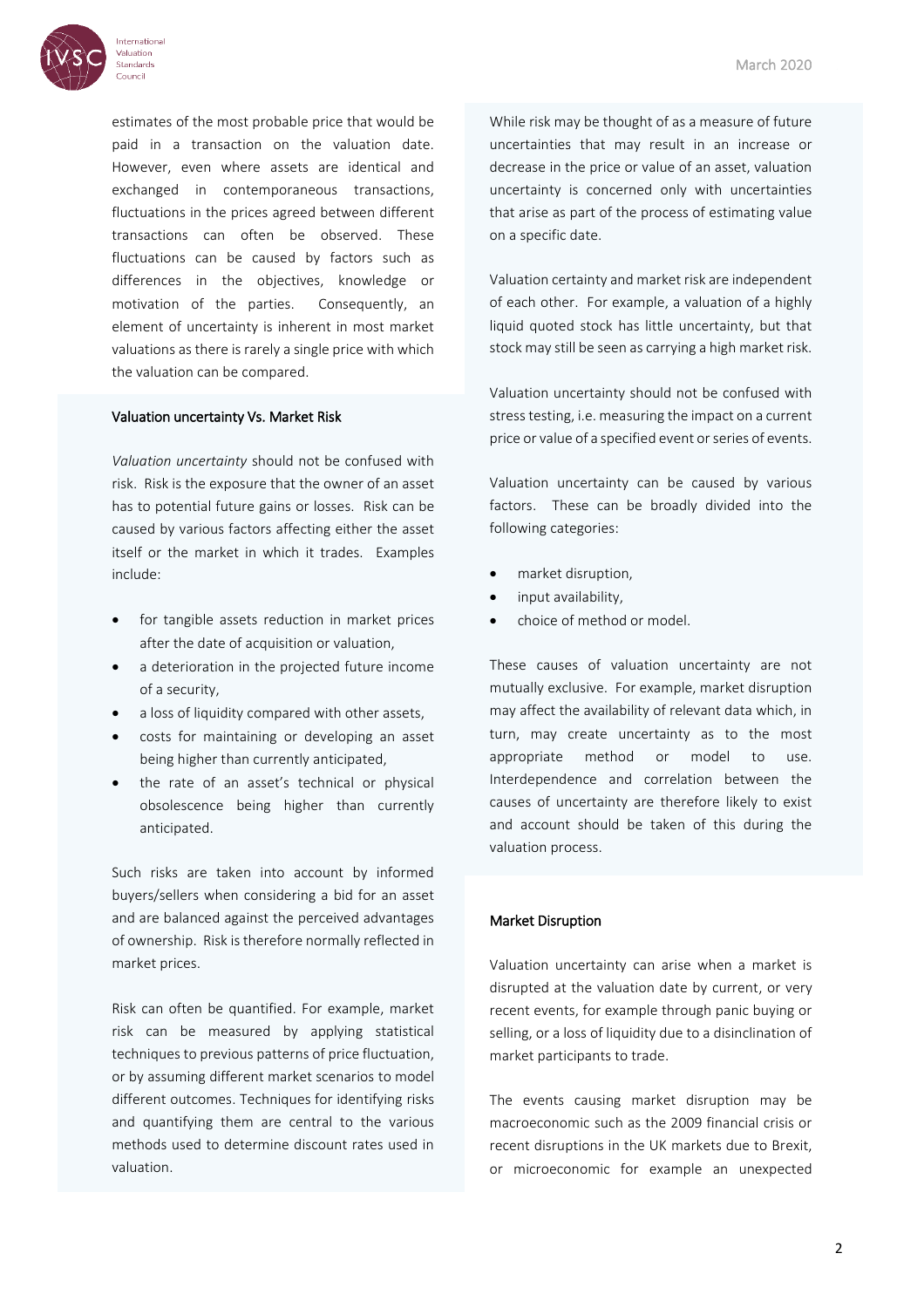

Valuation Standards Council

> change in the law or a natural disaster disrupting a sector of the market or causing disruption to the supply chain of an industry. In respect of the coronavirus, the market disruption could be seen as microeconomic, but in future this could also have some macroeconomic implications.

> If the valuation date coincides with economic or political crises or immediately follows such an event, significant valuation uncertainty arises because the only inputs and metrics available for the valuation are likely to relate to the market *before* the event occurred and therefore have limited relevance to the situation on the valuation date. The impact of the event on the attitude of market participants, and therefore prices, will not be known during its immediate aftermath. Because of this, uncertainty caused by market disruption is rarely quantifiable. The disruption can manifest itself in Input Availability.

#### Input Availability

A lack of relevant input data will cause valuation uncertainty. This may be due to market disruption as described above, but may also be due to the assets being unique or because the market for the asset is normally illiquid. Where there is a lack of relevant market data, there may be a need to extrapolate inputs from directly observable prices for similar assets, or to rely on unobservable inputs. These are inputs for which market data are not available but that can be developed using the best information available about the assumptions that market participants would use when pricing the asset.

The use of extrapolation or unobservable inputs can be a source of uncertainty because of the difficulty of finding objective evidence to support either the adjustments or the assumptions made.

The valuation method used may adjust for input uncertainty. For example, in a discounted cash flow model the cash flow inputs are based on current expectations of future performance and are therefore uncertain. However, market participants'

views of the potential risk or reward implied by the expected cash flows differing from those that actually occur in the future can often be reflected in the discount rate applied.

In some cases, the valuation uncertainty resulting from inconsistent or conflicting data can be estimated by the effect on the valuation of using possible alternative inputs. A key consideration for example for non-financial instrument valuations is the distribution pattern and spread of potential alternative inputs. If the data follows a normal pattern of distribution, or bell curve, data in the tails could usually be safely disregarded as falling outside the range of being reasonably possible. However, other distribution patterns may mean that greater weight needs to be given to certain outliers.

#### Choice of Method or Model

For many asset types, more than one method or model may be commonly used to estimate value. However, those methods or models may not always produce the same outcome and therefore the selection of the most appropriate method may itself be a source of *valuation uncertainty*.

IVS 105 Valuation Approaches and Methods para 10.4 states that; "*Valuers are not required to use more than one method for the valuation of an asset, particularly when the valuer has a high degree of confidence in the accuracy and reliability of a single method, given the facts and circumstances of the valuation engagement. However, valuers should consider the use of multiple approaches and methods and more than on valuation approach or method should be considered and may be used to arrive at an indication of value, particularly when there are insufficient factual or observable inputs for a single method to produce a reliable conclusion. Where more than one approach and method is used, or even multiple methods within a single approach, the conclusion of value based on those multiple approaches and/or methods should be reasonable and the process of analysing and reconciling the differing values into a single conclusion, without*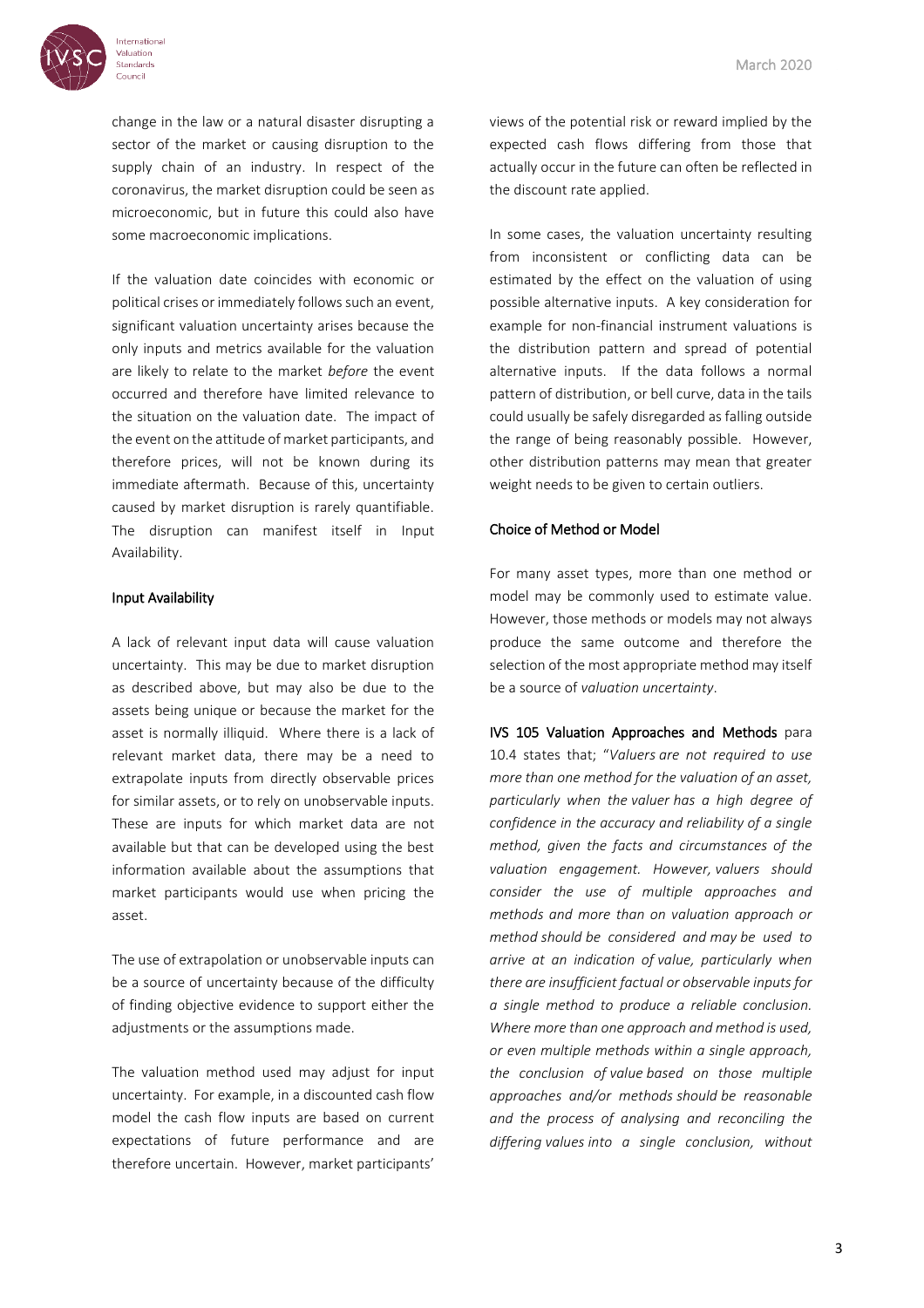

*averaging, should be described by the valuer in the report."*

Arguably, the current climate is a situation where more than one approach should be used as the economic and political climate is such that "*there are insufficient factual or observable inputs for a single method to produce a reliable conclusion."*

#### Significant Uncertainty

Most valuations contain an element of uncertainty but IVS 103 only requires this to be disclosed when it is "significant". A requirement to disclose uncertainty when it is of no or limited consequence would be an unnecessary complication in the reporting of many valuations and could breach the principle that reports should provide the intended reader with a clear understanding of the valuation. It could also potentially increase costs and raise unwarranted concern as to the reliability of many valuation opinions, which would not be helpful to users.

However, the existence of significant uncertainty does not mean a valuation cannot be undertaken, but it does mean that significant assumptions within the valuation approach and methodology should be disclosed within the valuation report.

It is therefore necessary to consider when valuation uncertainty is 'significant'. It is also necessary to consider the standard that is being followed as other standards such as IFRS may have a differing perspective on some elements such as judgement and materiality.

Significance should be considered from two interrelated aspects: first, whether the potential impact on the valuation figure is significant; and second, whether it is of relevance to an intended user of the valuation. Whereas insignificant uncertainty is very unlikely to be relevant, significant uncertainty may or may not be relevant.

Consideration of whether or not the impact of identified uncertainty on the valuation is significant involves the potential for error. For certain assets this quantification may prove challenging especially given current market conditions.

Even if the uncertainty can be quantified and appears to be significant, either as an absolute amount or as a percentage, whether it is significant also depends on its relevance, which has to be judged in the context of the purpose for which the valuation is required and the potential impact on all intended users of the valuation subsequently being shown to have been incorrect on the date it was provided.

Factors that it may be helpful to consider in order to determine whether valuation uncertainty is significant for tangible asset and business valuations include:

- whether the valuation is required for internal purposes by the commissioning party or whether it will be disclosed to and relied upon by third parties (the threshold of materiality is likely to be lower if the valuation is to be relied on by third parties);
- the extent to which the value of a total portfolio is affected if the valuation uncertainty affects only certain assets within the portfolio (this may also involve considering correlation and interdependence between the individual assets);
- whether the cause of the uncertainty was known to the commissioning party or to a third party relying on it when the valuation was commissioned;
- whether the effect of the uncertainty could expose the commissioning party or a third party relying on the valuation to significant risk of loss.

A useful test for considering whether valuation uncertainty is significant is to consider whether failure to disclose the uncertainty would lead a reasonable person to take action that relies on the reported valuation that they may not have taken if the uncertainty had been disclosed.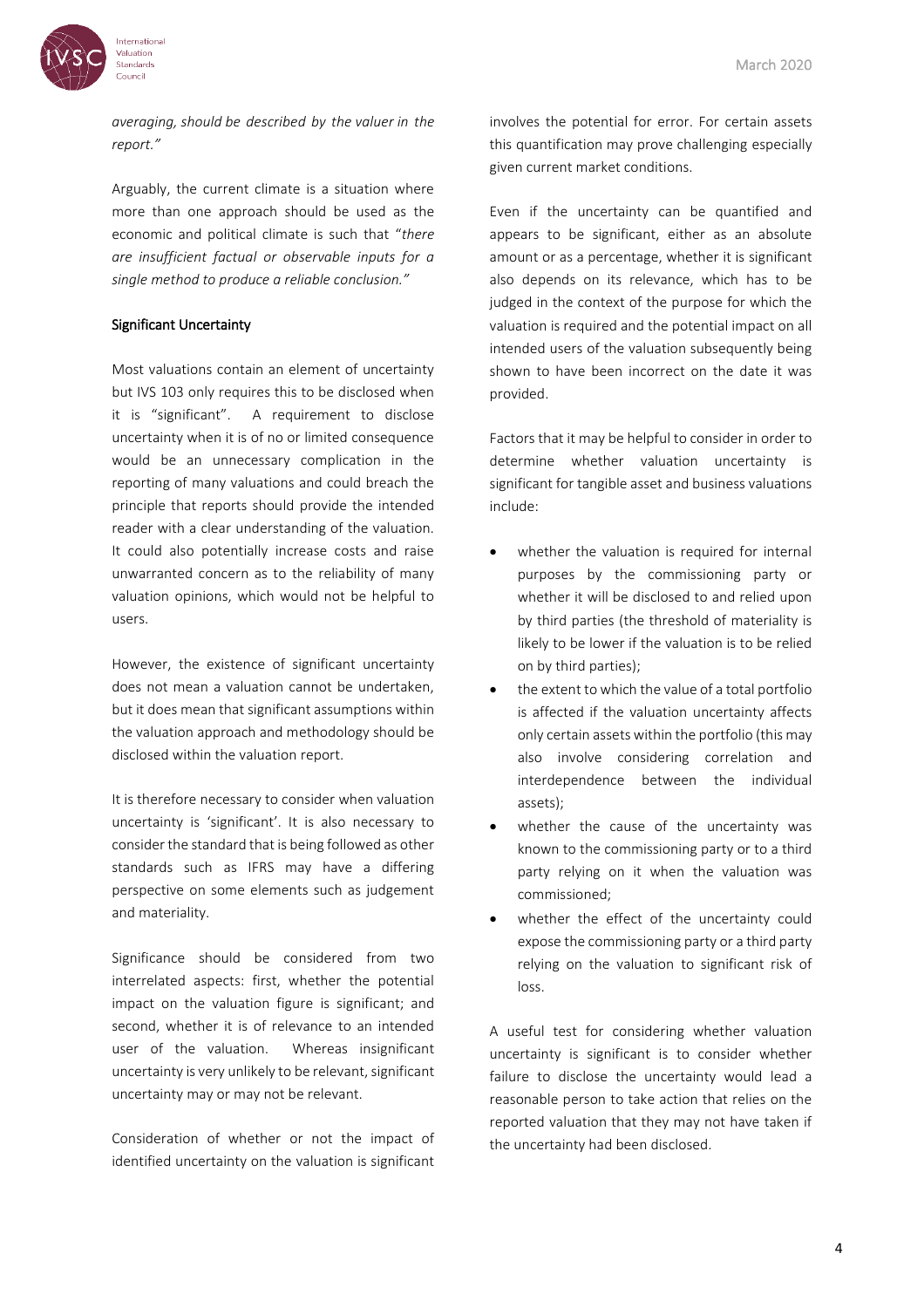

#### Measuring Valuation Uncertainty

Notwithstanding the general caution required in presenting any quantitative estimate of uncertainty, there may be valuation purposes where it is required. As discussed, uncertainty stemming either from the choice of model or method, or from a lack or inconsistency of input data, may be estimated by observing the effect on the valuation of using an alternative model or input.

Quantification of valuation uncertainty can be more relevant for some classes of asset than others.

Where two or more alternative scenarios are possible the valuation should be based on the most likely scenario.

The principle of quantifying uncertainty by the use of a sensitivity analysis can be applied to assets where there are a sufficient number of reasonably possible alternative numeric inputs that could have been selected on the valuation date. However, such analysis is usually harder to apply to non-financial assets because the volume of transactions and related data is normally much lower. Where nonfinancial assets are subject to significant valuation uncertainty, it is more likely that there will have been reliance on unobservable inputs that cannot be easily or accurately quantified, and to which statistical analysis cannot be reliably applied.

Providing a quantitative estimate of valuation uncertainty in such circumstances, though relevant for some specialisms such as financial instruments, can also run the risk of implying a false precision within other specialisms that could be misleading to those relying on the valuation. Valuers should clearly state the level of confidence when this approach is adopted.

If a quantitative measure of valuation uncertainty is to be provided, the following principles should be considered and applied as appropriate:

A quantitative measure should always be accompanied with a narrative describing the cause and nature of the uncertainty.

- A purely numeric illustration will only confirm uncertainty, not explain it. There is no useful purpose served by providing such a quantitative expression of uncertainty if this will not result in a better understanding of the valuation conclusion by the user.
- Quantifying valuation uncertainty does not involve forecasting a worst-case scenario. The objective is not to stress test a valuation to an extreme case. Any test of valuation uncertainty should address the impact on the reported value of reasonable and likely alternative assumptions. When choosing alternative assumptions to measure uncertainty within a business or tangible asset valuation, a selection needs to be made among possibilities that are not located in the tail of the distributions (where events are very unlikely to happen), but rather in their central areas (where events are likely to occur).
- The objective of any uncertainty analysis is not to provide a forecast of possible fluctuations in the reported value at future dates, but to provide information about the variability of the value at the specific valuation date.
- When quantifying the impact of uncertainty, the interdependence or correlation between significant inputs needs to be considered when it is practical to do so. Correlation analysis is an extremely important part of this process and when uncertainty is measured without proper correlation of interdependent inputs, the degree of uncertainty may be overestimated.

#### Additional Advice from IVS

 If you are unable to comply with all the requirements contained with IVS 102 Investigations and Compliance due to existing government restrictions – for example the ability to move freely in order to carry out valuation-related work – then this should be